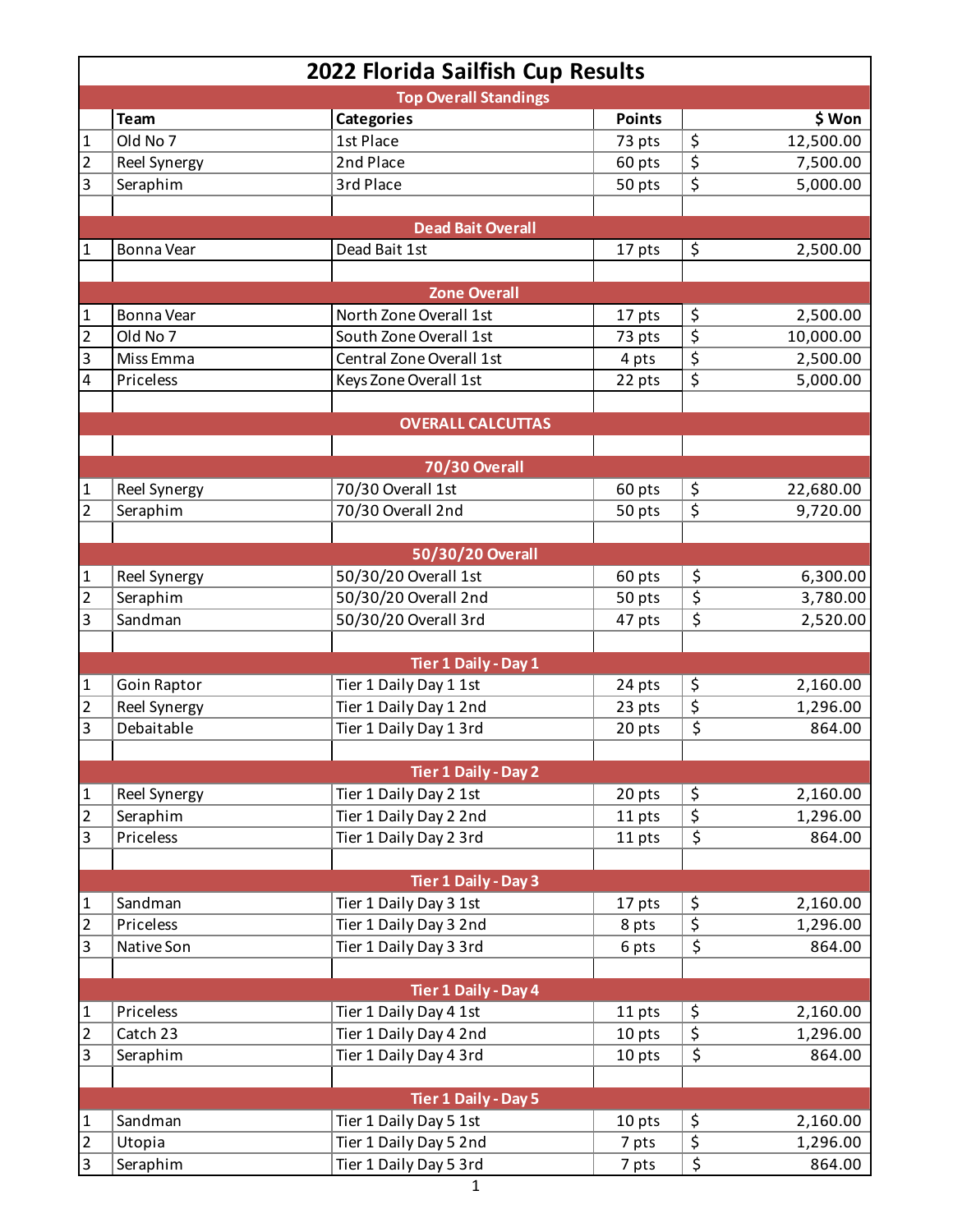| 2022 Florida Sailfish Cup Results |                            |                                                  |                  |                                     |                      |  |
|-----------------------------------|----------------------------|--------------------------------------------------|------------------|-------------------------------------|----------------------|--|
|                                   |                            |                                                  |                  |                                     |                      |  |
|                                   |                            | Tier 2 Daily - Day 1                             |                  |                                     |                      |  |
| 1<br>$\overline{2}$               | Reel Synergy               | Tier 2 Daily Day 1 1st<br>Tier 2 Daily Day 1 2nd | 23 pts<br>17 pts | \$<br>\$                            | 8,064.00<br>3,456.00 |  |
|                                   | Seraphim                   |                                                  |                  |                                     |                      |  |
|                                   |                            | <b>Tier 2 Daily - Day 2</b>                      |                  |                                     |                      |  |
| $\mathbf{1}$                      | Reel Synergy               | Tier 2 Daily Day 2 1st                           | 20 pts           | \$                                  | 8,064.00             |  |
| $\overline{2}$                    | Seraphim                   | Tier 2 Daily Day 2 2nd                           | 11 pts           | $\overline{\boldsymbol{\varsigma}}$ | 3,456.00             |  |
|                                   |                            |                                                  |                  |                                     |                      |  |
|                                   |                            | Tier 2 Daily - Day 3                             |                  |                                     |                      |  |
| 1                                 | Sandman                    | Tier 2 Daily Day 3 1st                           | 17 pts           | \$                                  | 8,064.00             |  |
| $\overline{2}$                    | Native Son                 | Tier 2 Daily Day 3 2nd                           | 6 pts            | $\overline{\boldsymbol{\zeta}}$     | 3,456.00             |  |
|                                   |                            |                                                  |                  |                                     |                      |  |
|                                   |                            | Tier 2 Daily - Day 4                             |                  |                                     |                      |  |
| 1                                 | Catch 23                   | Tier 2 Daily Day 4 1st                           | 10 pts           | \$                                  | 8,064.00             |  |
| $\overline{c}$                    | Seraphim                   | Tier 2 Daily Day 4 2nd                           | 10 pts           | \$                                  | 3,456.00             |  |
|                                   |                            |                                                  |                  |                                     |                      |  |
|                                   |                            | <b>Tier 2 Daily - Day 5</b>                      |                  |                                     |                      |  |
| $\mathbf{1}$                      | Sandman                    | Tier 2 Daily Day 5 1st                           | 10 pts           | \$                                  | 8,064.00             |  |
| $\overline{2}$                    | Utopia                     | Tier 2 Daily Day 5 2nd                           | 7 pts            | \$                                  | 3,456.00             |  |
|                                   |                            |                                                  |                  |                                     |                      |  |
|                                   |                            | <b>Winner Take All</b>                           |                  |                                     |                      |  |
| 1                                 | Reel Synergy               | Winner Take All Overall 1st                      | 60 pts           | \$                                  | 10,800.00            |  |
|                                   |                            |                                                  |                  |                                     |                      |  |
|                                   |                            |                                                  |                  |                                     |                      |  |
|                                   |                            | <b>Outboard Only</b>                             |                  |                                     |                      |  |
| 1                                 | Native Son                 | Outboard Only 1st                                | 24 pts           | \$                                  | 1,890.00             |  |
| 2                                 | <b>D&amp;D</b>             | Outboard Only 2nd                                | 19 pts           | \$                                  | 810.00               |  |
|                                   |                            |                                                  |                  |                                     |                      |  |
|                                   |                            | <b>Inboard Only</b>                              |                  |                                     |                      |  |
| $\mathbf 1$                       | <b>Reel Synergy</b>        | Inboard Only 1st                                 | 60 pts           | \$                                  | 3,150.00             |  |
| $\overline{2}$                    | Seraphim                   | Inboard Only 2nd                                 | 50 pts           | $\overline{\xi}$                    | 1,350.00             |  |
|                                   |                            |                                                  |                  |                                     |                      |  |
|                                   |                            | <b>Small Boat</b>                                |                  |                                     |                      |  |
| 1                                 | <b>Frustrated Amateurs</b> | Small Boat 1st                                   | 2 pts            | \$                                  | 1,000.00             |  |
|                                   |                            |                                                  |                  |                                     |                      |  |
|                                   |                            | <b>ZONE CALCUTTAS</b>                            |                  |                                     |                      |  |
|                                   |                            |                                                  |                  |                                     |                      |  |
|                                   |                            |                                                  |                  |                                     |                      |  |
|                                   |                            | <b>South Zone Dailies</b>                        |                  |                                     |                      |  |
| $\mathbf{1}$                      | <b>Reel Synergy</b>        | South Zone Day 1                                 | 23 pts           | \$                                  | 8,280.00             |  |
| $\overline{2}$                    | Old No 7                   | South Zone Day 2                                 | 28 pts           | $\overline{\boldsymbol{\zeta}}$     | 8,280.00             |  |
| $\overline{3}$                    | Sandman                    | South Zone Day 3                                 | 17 pts           | \$                                  | 8,280.00             |  |
| $\pmb{4}$                         | Old No 7                   | South Zone Day 4                                 | 11 pts           | \$                                  | 8,280.00             |  |
| 5                                 | Sandman                    | South Zone Day 5                                 | 10 pts           | $\overline{\boldsymbol{\zeta}}$     | 8,280.00             |  |
|                                   |                            |                                                  |                  |                                     |                      |  |
|                                   |                            | South Zone 70/30                                 |                  |                                     |                      |  |
| $\mathbf{1}$                      | Old No 7                   | South Zone 70/30 1st                             | 73 pts           | \$                                  | 8,190.00             |  |
| $\overline{2}$                    | Reel Synergy               | South Zone 70/30 2nd                             | 51 pts           | \$                                  | 3,510.00             |  |
|                                   |                            |                                                  |                  |                                     |                      |  |